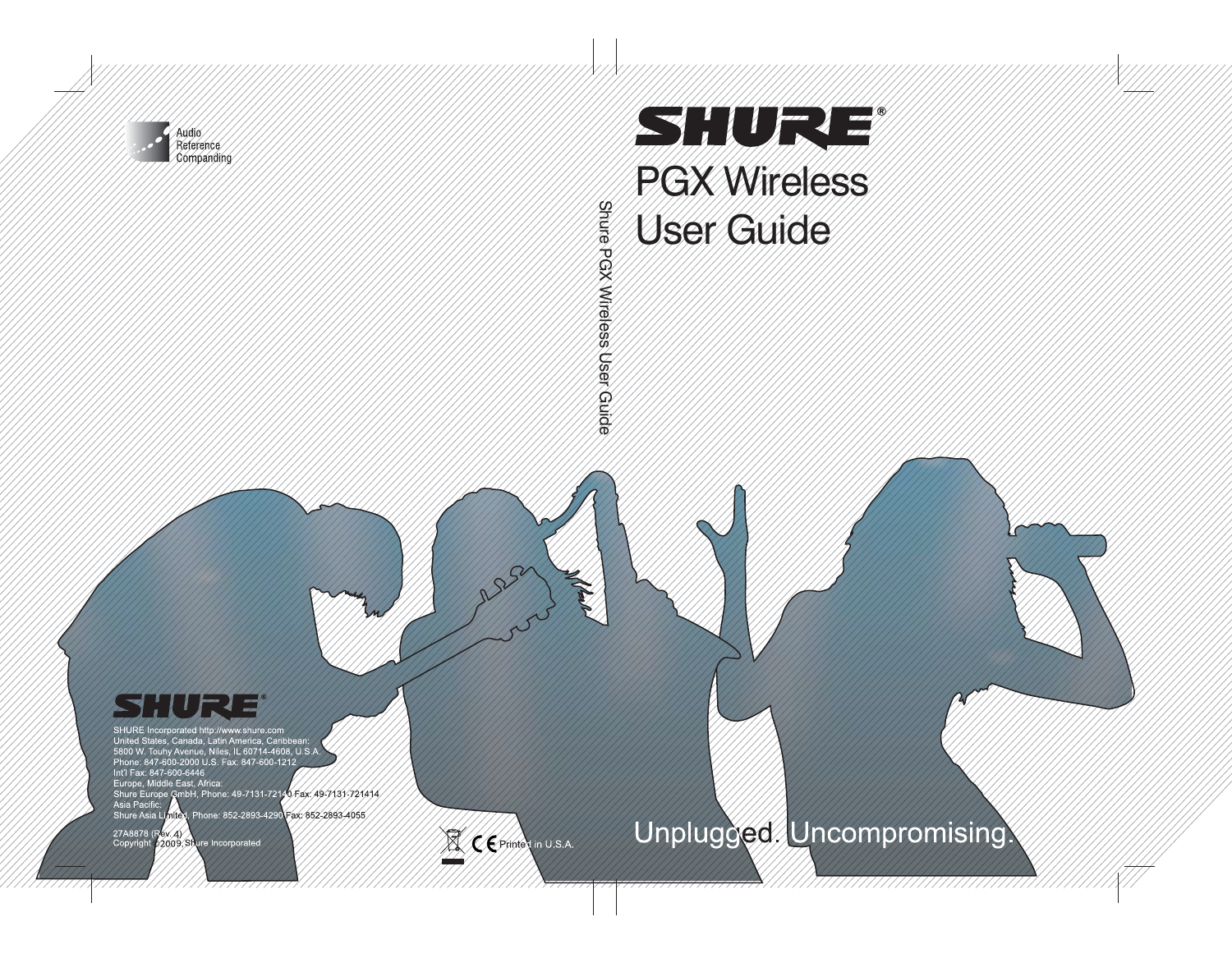### **Shure PGX Wireless**

### **The New Breed of Shure Wireless Systems**

Created for active musicians and presenters who also manage their own sound, Shure PGX Wireless improves your performance and simplifies your setup.

Innovations such as automatic frequency selection and automatic transmitter setup make wireless quicker and completely worry free. PGX systems now feature Shure's patented Audio Reference Companding, delivering the crystal clear sound quality that pro audio engineers trust.

PGX gives you 9 systems to choose from and tour-tested wireless for guitars, instruments, and vocal mics — including the legendary SM58**®** vocal microphones. It's the best-sounding, simplest choice in wireless, from the leader in live performance sound.

### **Table of Contents**

Patent numbers 6,597,301, 5,794,125, and 5,692,057.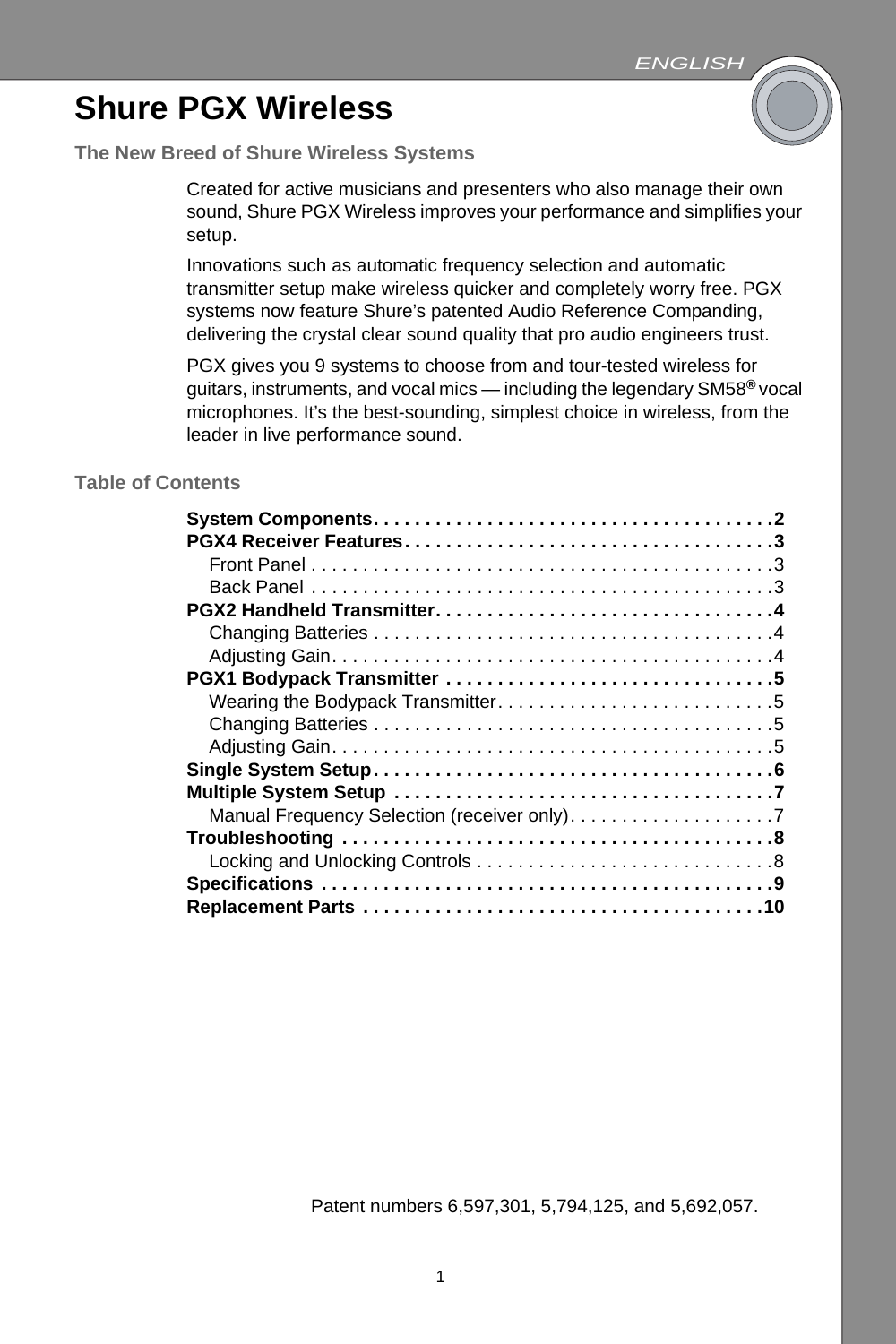

**All systems include**

- PGX4 receiver
- 2 AA batteries
- Power supply
- User guide

### **Vocalist systems include**

- Microphone Head (choice of PG58, SM58**®**, SM86, or Beta 58A**®**)
- PGX2 handheld transmitter
- Microphone clip

**Lavalier, Headworn, and Instrument systems include**

- PGX1 bodypack transmitter
- Microphone (choice of WL93, WL185, PG30 or Beta 98H/C™)

**Guitar systems include**

- PGX1 bodypack transmitter
- 1/4" to mini 4-pin guitar cable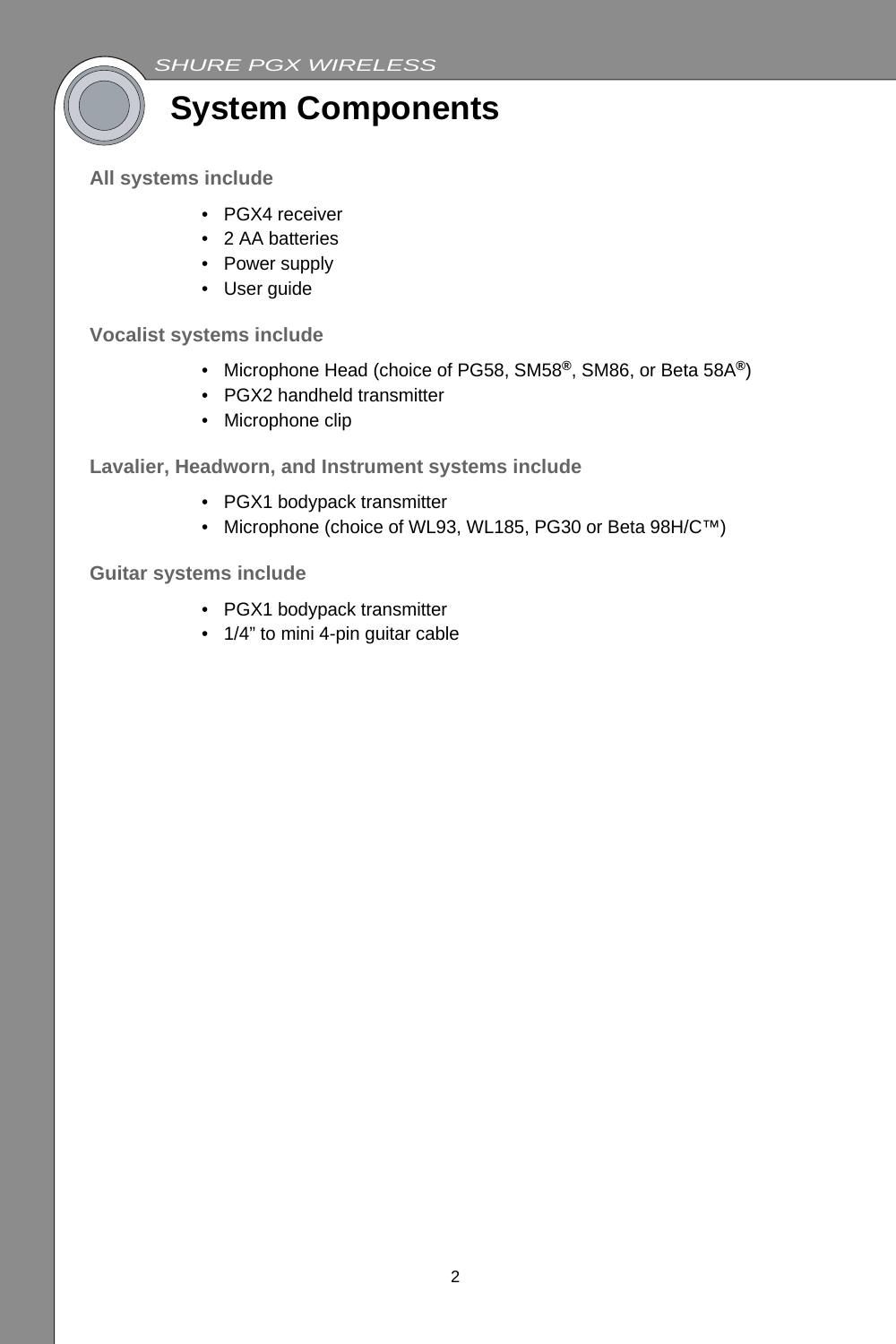



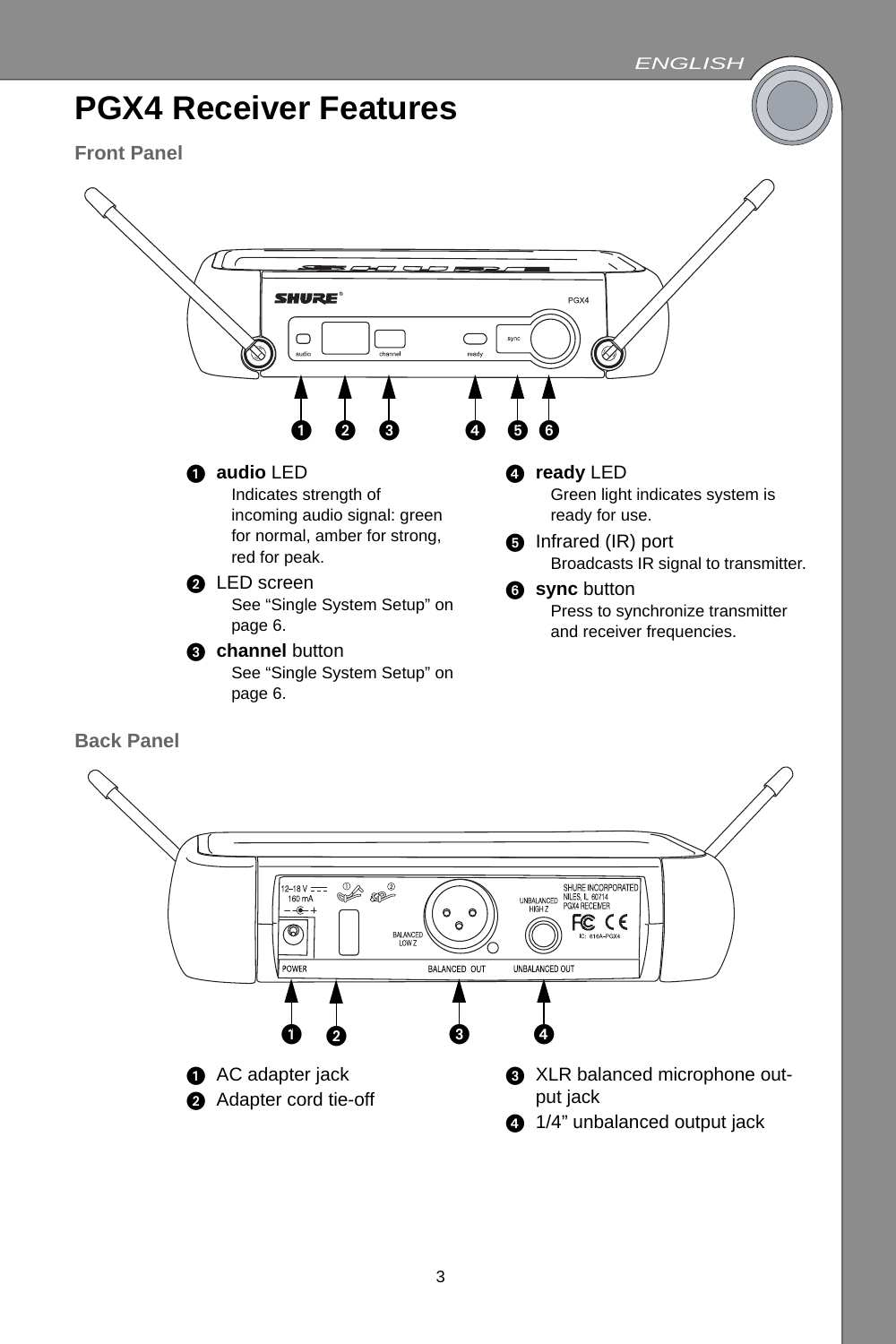

**O** Power / Infrared (IR) / Mute indicator

**PGX2 Handheld Transmitter**

|                   | Green   Ready                                                                                            |
|-------------------|----------------------------------------------------------------------------------------------------------|
|                   | Flashing green   Controls locked (see page 8)                                                            |
|                   | Amber Mute on                                                                                            |
|                   | Flashing red   IR transmission in process                                                                |
|                   | Glowing red   Battery power low                                                                          |
|                   | Pulsing red on   Batteries dead (transmitter cannot be turned on<br>startup until batteries are changed) |
| Pulsing red after | Transmitter and receiver incompatible; contact<br>synchronization   your Shure reseller                  |

**On-off** / mute switch

Press and hold to turn on or off. Press and release to mute or unmute.

#### **8** IR port

Receives infrared beam to synchronize frequencies. **When using multiple systems, only one transmitter IR port should be exposed at a time.**

#### **Changing Batteries**

- Expected life for alkaline batteries is approximately 8 hours.
- When the transmitter light glows red, the batteries should be replaced immediately, as shown on the right.



### **Adjusting Gain**

- Access the gain adjustment switch by unscrewing the head of the microphone.
- Two gain settings  $(1)$  are available on the PGX2. Use the tip of a pen or a small screwdriver to move the switch.
	- *• 0dB: For quiet to normal vocal performance.*
	- *• –10dB: Use only if audio is distorted due to high vocal levels.*

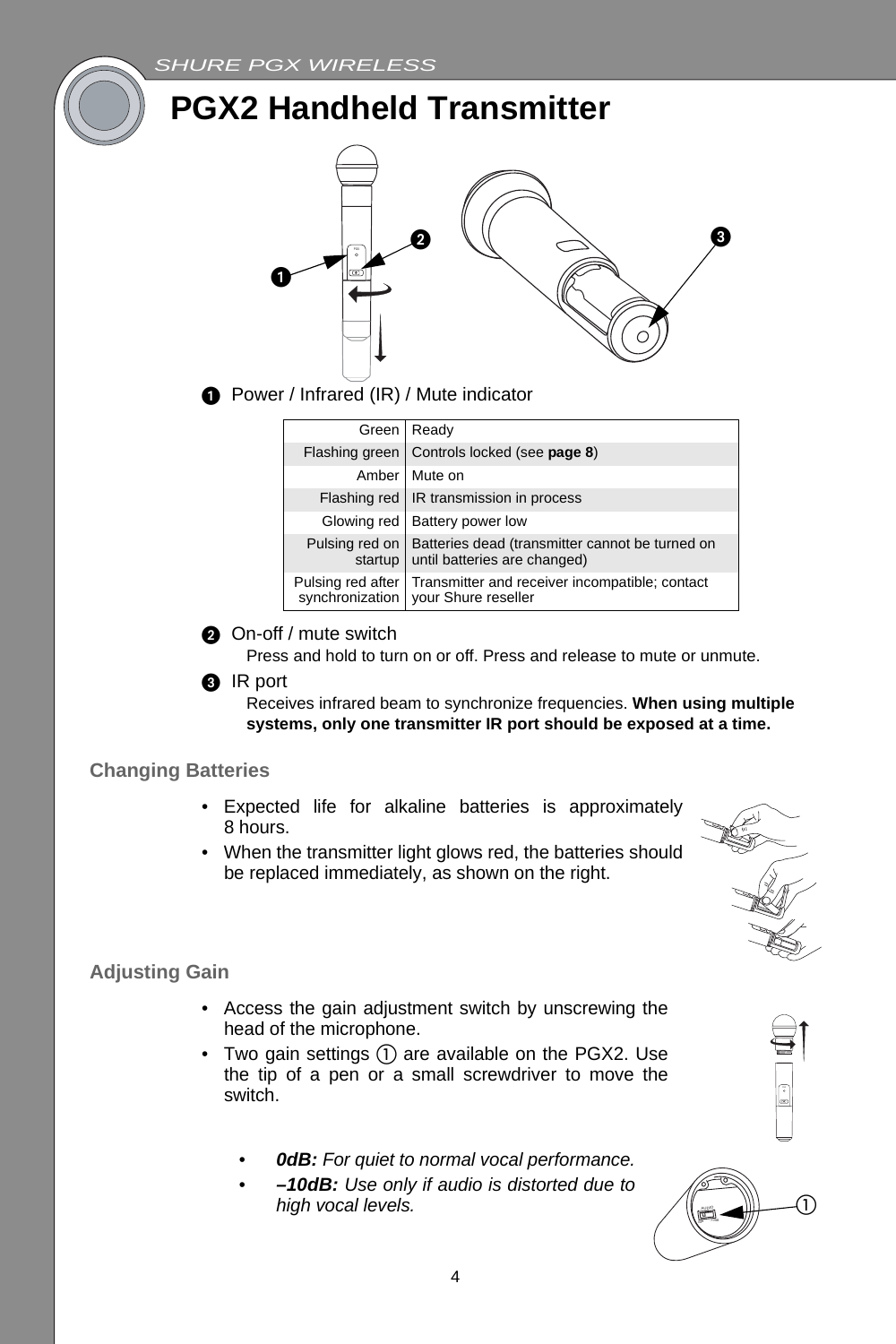### **PGX1 Bodypack Transmitter**





**O** Power / Infrared (IR) / Mute indicator

|                   | Green Ready                                                                                       |
|-------------------|---------------------------------------------------------------------------------------------------|
| Flashing green    | Controls locked (see page 8)                                                                      |
| Amber             | Mute on                                                                                           |
|                   | Flashing red   IR transmission in process                                                         |
|                   | Glowing red   Battery power low (transmitter cannot be turned<br>off until batteries are changed) |
| Pulsing red on    | Batteries dead (transmitter cannot be turned on<br>startup until batteries are changed)           |
| Pulsing red after | Transmitter and receiver incompatible; contact<br>synchronization   your Shure reseller           |

**On-off** / mute switch

Press and hold to turn on or off. Press and release to mute or unmute.

- **4-Pin Microphone Input Jack**
- **O** IR port

Receives infrared beam to synchronize frequencies. **When using multiple systems, only one transmitter IR port should be exposed at a time.**

G Gain adjustment switch (see below)

### **Wearing the Bodypack Transmitter**

• Clip the transmitter to a belt  $(1)$  or slide a guitar strap through the transmitter clip  $(2)$  as shown. If using a belt, slide the transmitter until the belt is pressed against the base of the clip.

### **Changing Batteries**

- Expected life for alkaline batteries is approximately 8 hours.
- When the transmitter light glows red, the batteries should be replaced immediately, as illustrated.



 $\begin{array}{|c|c|c|c|}\n\hline\n0 & | & \hline\end{array}$ 

**Adjusting Gain**

- Three gain settings are available on the PGX1:
	- *• mic: Microphone*
	- *• 0: Guitar*
	- *• -10: Use only if audio is distorted due to high input level*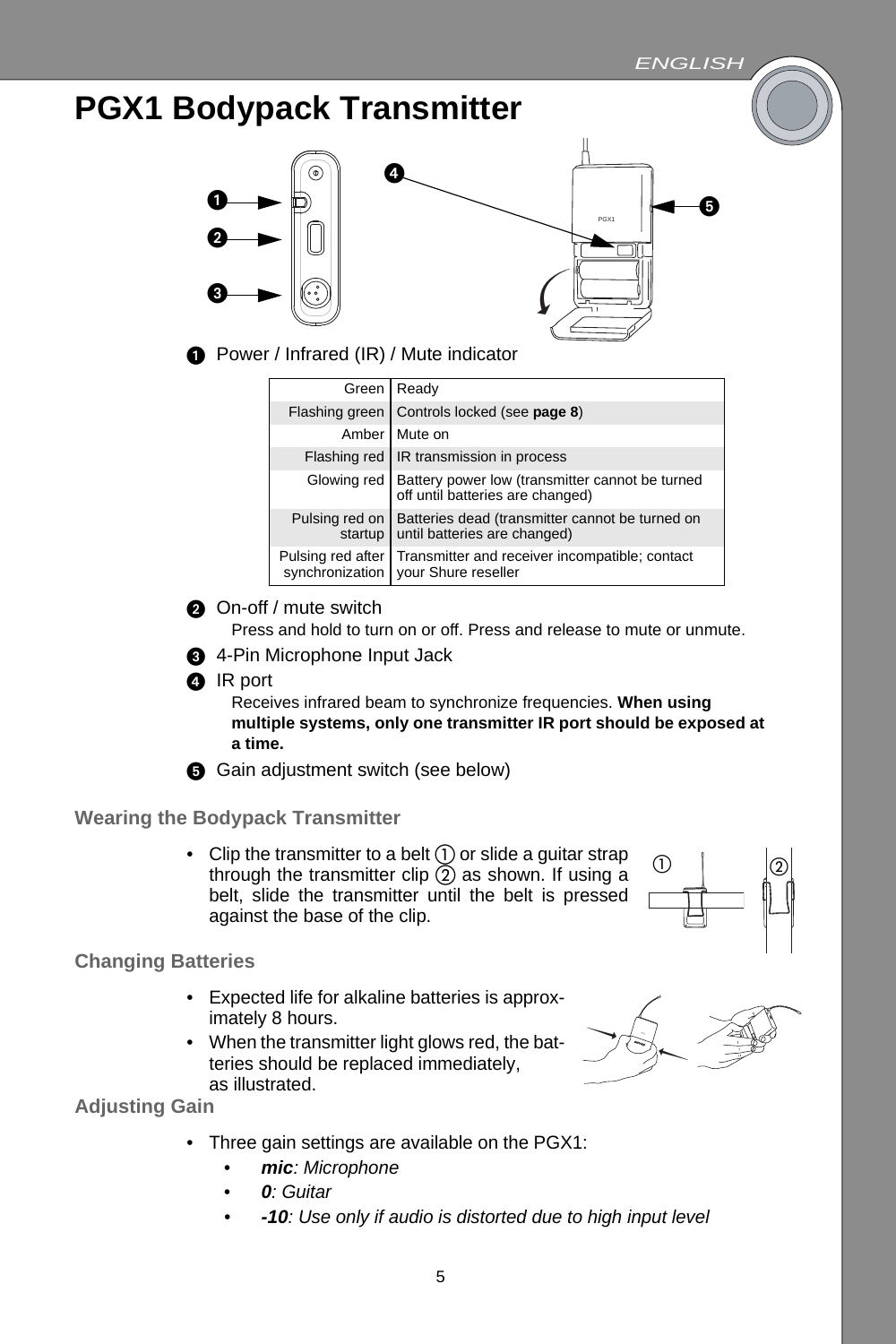

### **Single System Setup**

In any wireless setup, each transmitter and receiver pair must be tuned to the same frequency, or channel. The PGX wireless system uses *automatic transmitter setup* to synchronize the transmitter and receiver channels.

**Note:** transmitting devices such as cellular phones and two-way radios, and digital devices such as CD players and effects processors, may interfere with wireless audio transmissions. Keep your PGX transmitters and receivers away from these and other potential sources of interference.

### **Single System Setup**

### *1. Automatic Frequency Selection*

Press and release the **channel** button. This scans for a clear channel and sets the receiver to that channel.



### *2. Automatic Transmitter Setup*

Turn On the transmitter.

Open the transmitter battery compartment to display the infrared (IR) port (see pages 4 and 5).

With the transmitter IR port exposed to the receiver, press **sync**.



Hold the **sync** button until the red light stops flashing on both receiver and transmitter.

When the receiver **ready** light glows, the system is ready for use. Close the transmitter battery compartment.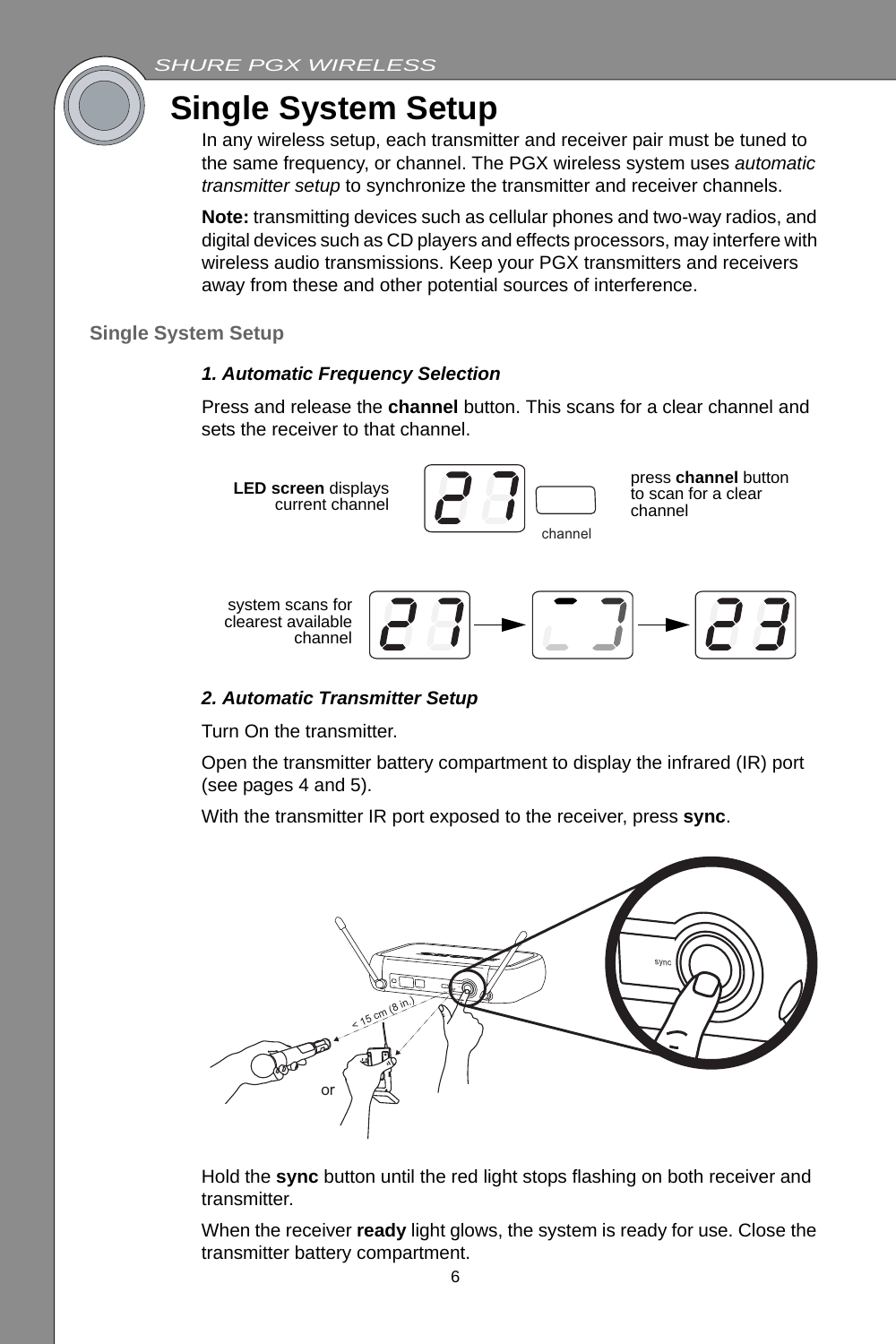### **Multiple System Setup**

See the included frequency and channel guide for information on compatible channels.

Multiple system setups require the use of *groups* and *channels*. In the LED panel, the left digit indicates the current *group*; the right digit indicates the current *channel*.



Follow these steps when using multiple PGX systems in a single installation:

- 1. Turn all receivers **on** and all transmitters **off**.
- 2. Make sure the group number is the same for all receivers. If necessary, use Manual Frequency Selection (shown below) to set all receivers to a single group.
- 3. Perform **Automatic Frequency Selection** on the first receiver (see **page 6**).
- 4. Turn on the first transmitter.
- 5. Perform **Automatic Transmitter Setup** (see **page 6**).

Leave the transmitter turned on. Repeat for each system.

### **Be sure that only one transmitter's IR port is exposed when synchronizing a system.**

**Manual Frequency Selection (receiver only)**

To manually select a group or a channel, press and hold the **channel** button. The display alternates between the *group* number and the *channel* number.

hold **channel** button

*Releasing* the **channel** button while either number is displayed makes the displayed number flash.

*Pressing* the **channel** button while either number is flashing increases the setting by one.



To activate a newly selected group or channel, simply wait until the number stops flashing.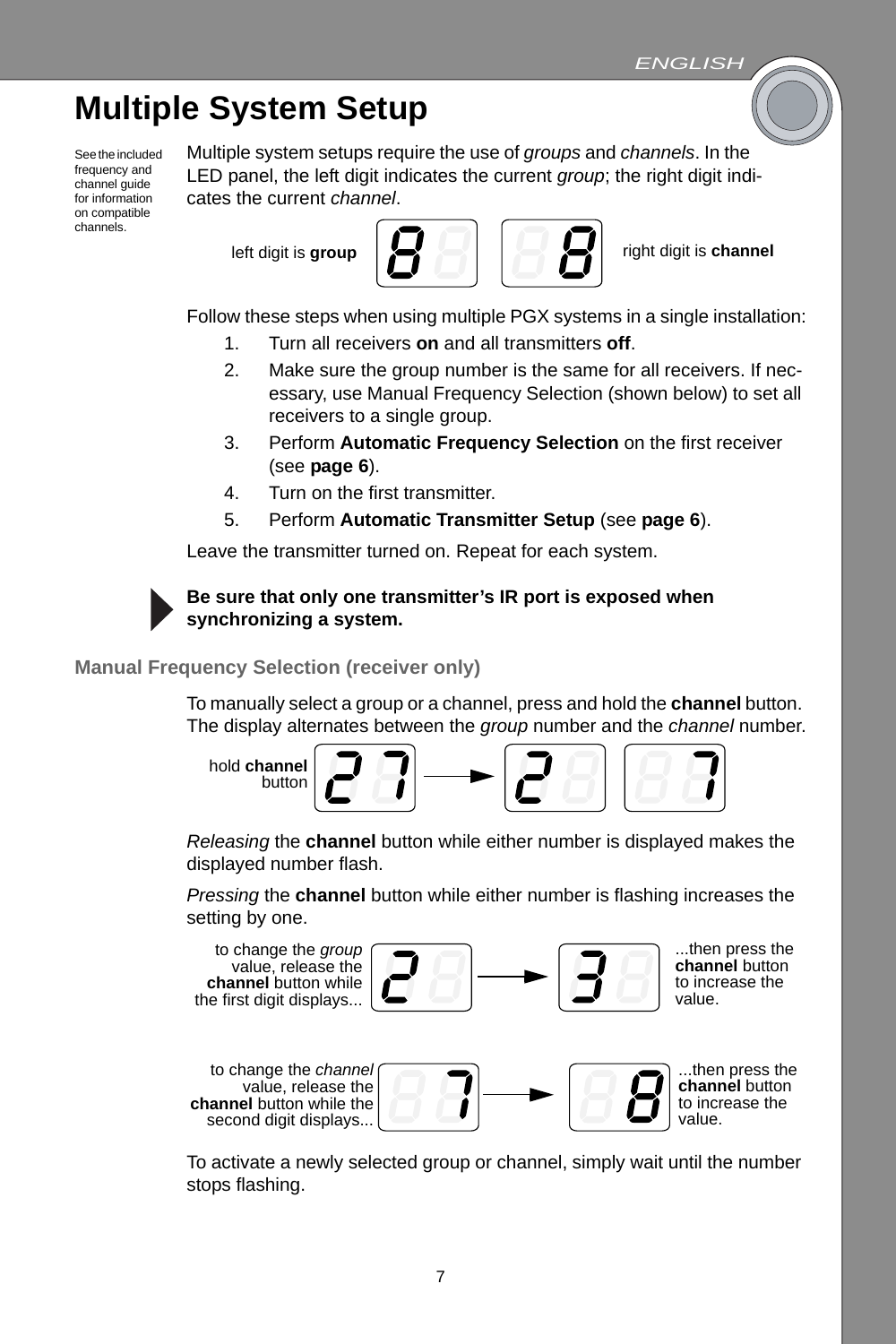### **Troubleshooting**

| <b>Issue</b>                                                                                           | <b>Indicator Status</b>                                        | <b>Solution</b>                                                                                                                                                                                                                                                                                                                         |
|--------------------------------------------------------------------------------------------------------|----------------------------------------------------------------|-----------------------------------------------------------------------------------------------------------------------------------------------------------------------------------------------------------------------------------------------------------------------------------------------------------------------------------------|
| No sound or faint<br>sound                                                                             | Transmitter power<br>light on, receiver<br>LED <sub>s</sub> on | • Perform automatic transmitter setup (see page 6)<br>• Verify all sound system connections                                                                                                                                                                                                                                             |
|                                                                                                        | Receiver LED off                                               | • Make sure AC adapter is securely plugged into electrical outlet<br>and into DC input connector on rear panel of receiver<br>• Make sure AC electrical outlet works and is supplying proper<br>voltage                                                                                                                                 |
|                                                                                                        | Transmitter power<br>light glowing or<br>flashing red          | • Replace transmitter batteries<br>• If indicator continues flashing red after batteries are replaced, the<br>transmitter and receiver may be from incompatible frequency<br>bands. Contact your Shure reseller for assistance.                                                                                                         |
|                                                                                                        | Transmitter power<br>light off                                 | • Turn on transmitter<br>• Make sure the +/- indicators on batteries match the transmitter<br>terminals<br>• Insert fresh batteries                                                                                                                                                                                                     |
| <b>Distortion or</b><br>unwanted noise<br>bursts                                                       |                                                                | • Remove nearby sources of RF interference (CD players,<br>computers, digital effects, in-ear monitor systems, etc.)<br>• Change receiver and transmitter to a different frequency<br>• Reduce transmitter gain<br>• Replace transmitter batteries<br>• If using multiple systems, change the frequency of one of the<br>active systems |
| <b>Distortion level</b><br>increases<br>gradually                                                      | Transmitter power<br>light glowing or<br>flashing red          | • Replace transmitter batteries                                                                                                                                                                                                                                                                                                         |
| Sound level<br>different from<br>cabled guitar or<br>microphone, or<br>when using<br>different guitars |                                                                | • Adjust transmitter gain as necessary                                                                                                                                                                                                                                                                                                  |
| <b>Cannot turn</b><br>transmitter on                                                                   | <b>Transmitter light</b><br>flashing red                       | • Replace transmitter batteries                                                                                                                                                                                                                                                                                                         |

### **Locking and Unlocking Controls**

Locking the system controls prevents accidental muting or channel adjustment during performance.

### *Transmitter*

To lock the controls: with the transmitter off, hold the **power**  $\uplus$  button down until the green LED flashes  $(\pm 5 \text{ seconds})$ .

To unlock the controls: with the transmitter **on**, hold the **power**  $\Phi$  button down until the green LED flashes  $(\pm 5$  seconds).

#### *Receiver*

To lock the channel: hold the **channel** button until the numbers flash  $(\pm 10$  seconds).

To unlock the channel: hold the channel button until the numbers flash  $(\pm 5$  seconds).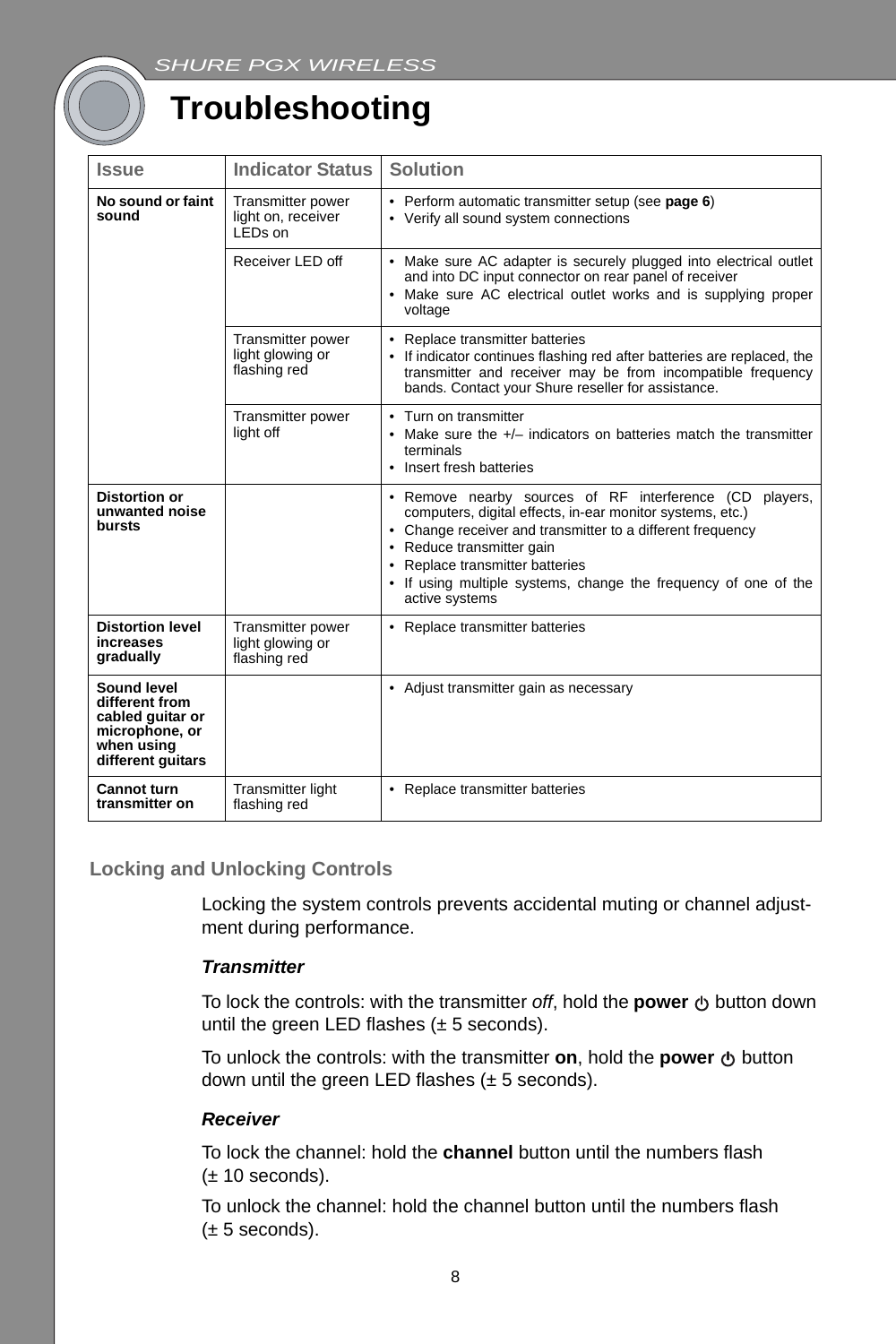### **Specifications**

| System                       | <b>Working Range</b>                                                        | 100m (300 ft.)<br>Note: actual range depends on RF signal absorption,<br>reflection, and interference                                                                                                                                             |
|------------------------------|-----------------------------------------------------------------------------|---------------------------------------------------------------------------------------------------------------------------------------------------------------------------------------------------------------------------------------------------|
|                              | <b>Audio Frequency Response</b><br>$+/- 2 dB$                               | Minimum: 45 Hz<br>Maximum: 15 kHz<br>(Overall system frequency depends on microphone element.)                                                                                                                                                    |
|                              | <b>Total Harmonic Distortion</b><br>Ref. +/-33 kHz deviation, 1 kHz<br>tone | 0.5%, typical                                                                                                                                                                                                                                     |
|                              | <b>Dynamic Range</b>                                                        | >100 dB A-weighted                                                                                                                                                                                                                                |
|                              | <b>Operating Temperature</b><br>Range                                       | $-18^{\circ}$ C (0°F) to +50°C (+122°F)<br>Note: battery characteristics may limit this range                                                                                                                                                     |
|                              | <b>Transmitter Audio Polarity</b>                                           | Positive pressure on microphone diaphragm (or positive<br>voltage applied to tip of WA302 phone plug) produces positive<br>voltage on pin 2 (with respect to pin 3 of low impedance output)<br>and the tip of the high impedance 1/4-inch output. |
| PGX1<br>Bodypack             | <b>Audio Input Level</b>                                                    | -10 dBV maximum at "mic" gain position<br>+10 dBV maximum at 0dB gain position<br>+20 dBV maximum at -10dB gain position                                                                                                                          |
| Transmitter                  | <b>Gain Adjustment Range</b>                                                | 30 dB                                                                                                                                                                                                                                             |
|                              | Input Impedance                                                             | 1 M $\Omega$                                                                                                                                                                                                                                      |
|                              | <b>RF Transmitter Output</b>                                                | 30 mW maximum (dependent on applicable country<br>regulations)                                                                                                                                                                                    |
|                              | <b>Dimensions</b>                                                           | 108 mm H x 64 mm W x 19 mm D (4.25 x 2.50 x 0.75 in.)                                                                                                                                                                                             |
|                              | Weight                                                                      | 81 grams (3 oz.) without batteries                                                                                                                                                                                                                |
|                              | Housing                                                                     | Molded polycarbonate case                                                                                                                                                                                                                         |
|                              | <b>Power Requirements</b>                                                   | 2 "AA" size alkaline or rechargeable batteries                                                                                                                                                                                                    |
|                              | <b>Battery Life</b>                                                         | >8 hours (alkaline)                                                                                                                                                                                                                               |
| PGX <sub>2</sub><br>Handheld | <b>Audio Input Level</b>                                                    | +2 dBV maximum at -10dB position<br>-8 dBV maximum at 0dB position                                                                                                                                                                                |
| Transmitter                  | <b>Gain Adjustment Range</b>                                                | 10dB                                                                                                                                                                                                                                              |
|                              | <b>RF Transmitter Output</b>                                                | 30 mW maximum (dependent on applicable country<br>regulations)                                                                                                                                                                                    |
| o                            | <b>Dimensions</b><br>including SM58 cartridge                               | 254 mm x 51 mm dia. (10 x 2 in.)                                                                                                                                                                                                                  |
|                              | Weight                                                                      | 290 grams (10.2 oz.) without batteries                                                                                                                                                                                                            |
|                              | <b>Housing</b>                                                              | Molded PC/ABS handle and battery cup                                                                                                                                                                                                              |
|                              | <b>Power Requirements</b>                                                   | 2 "AA" size alkaline or rechargeable batteries                                                                                                                                                                                                    |
|                              | <b>Battery Life</b>                                                         | >8 hours (alkaline)                                                                                                                                                                                                                               |
| PGX4                         | <b>Dimensions</b>                                                           | 40 mm H x 181 mm W x 104 mm D (1.6 x 7.125 x 4.1 in.)                                                                                                                                                                                             |
| Receiver                     | Weight                                                                      | 327 g (11.5 oz.)                                                                                                                                                                                                                                  |
|                              | Housing                                                                     | <b>ABS</b>                                                                                                                                                                                                                                        |
| — - 0                        | <b>Audio Output Level</b><br>Ref. +/-33 kHz deviation with 1<br>kHz tone    | XLR connector (into 600 $\Omega$ load): -19 dBV<br>1/4 inch connector (into 3000 $\Omega$ load): -5 dBV                                                                                                                                           |
|                              | Output Impedance                                                            | XLR connector: 200 $\Omega$<br>1/4 inch connector: $1k\Omega$                                                                                                                                                                                     |
|                              | <b>XLR</b> output                                                           | Impedance balanced<br>Pin 1: Ground (cable shield)<br>Pin 2: Audio<br>Pin 3: No Audio                                                                                                                                                             |
|                              | Sensitivity                                                                 | -105 dBm for 12 dB SINAD, typical                                                                                                                                                                                                                 |
|                              | <b>Image Rejection</b>                                                      | >70 dB, typical                                                                                                                                                                                                                                   |
|                              | <b>Power Requirements</b>                                                   | 12-18 Vdc at 150 mA, supplied by external power supply                                                                                                                                                                                            |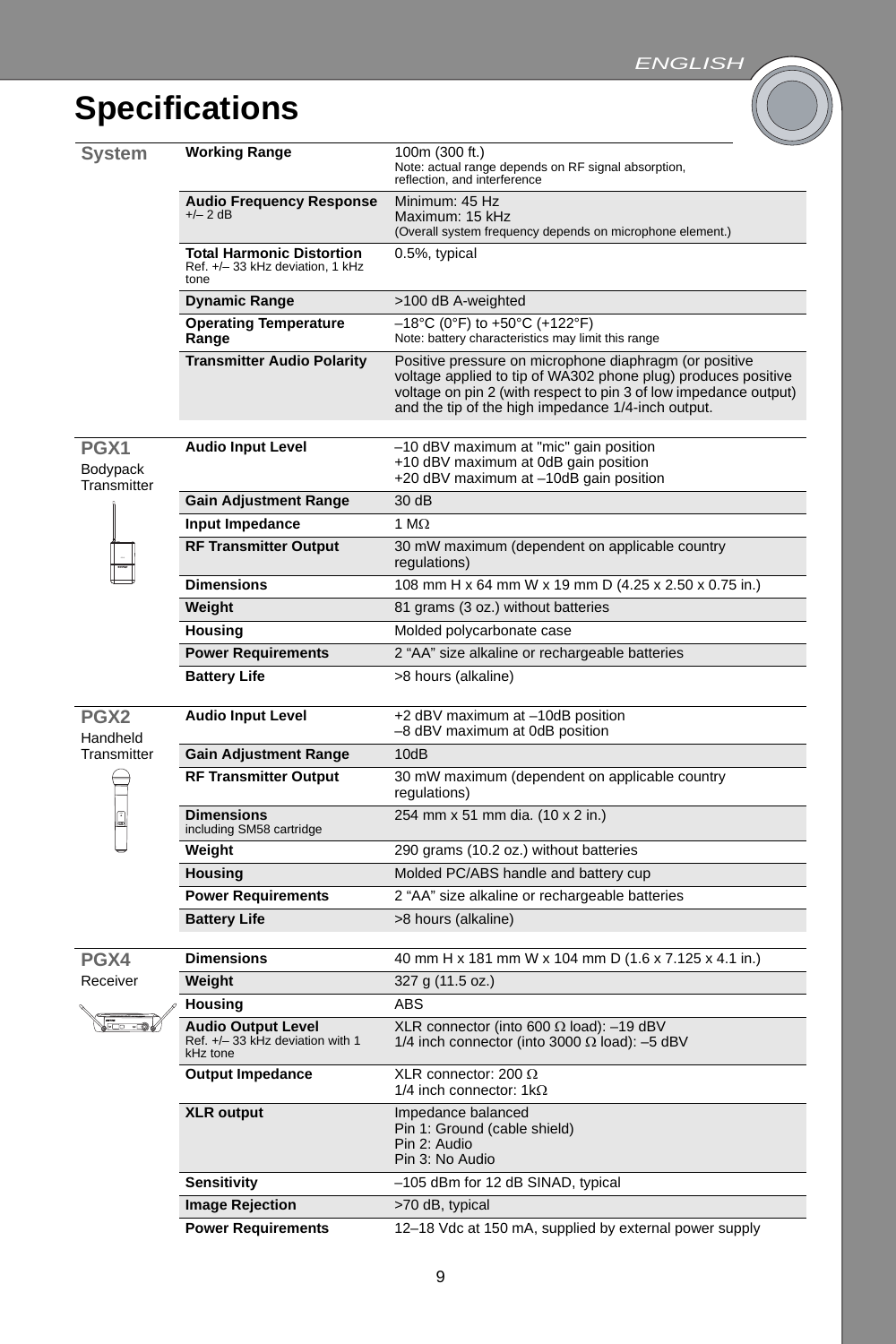### **Replacement Parts**

| <b>All Systems</b>             | Microphone Stand Adapter (PGX2)          | <b>WA371</b>  |
|--------------------------------|------------------------------------------|---------------|
|                                | <b>Carrying Case</b>                     | 94B8429       |
| System-                        | AC Adapter (120 VAC, 60 HZ)              | <b>PS21</b>   |
| <b>Specific</b>                | AC Adapter (220 VAC, 50 Hz, Argentina)   | PS21AR        |
|                                | AC Adapter (230 VAC, 50/60 Hz, Europlug) | <b>PS21E</b>  |
|                                | AC Adapter (230 VAC, 50/60 Hz, UK)       | PS21UK        |
|                                | AC Adapter (100 VAC, 50/60 Hz)           | <b>PS21J</b>  |
|                                | AC Adapter (220 VAC, 50 Hz, China)       | PS21CHN       |
|                                | PG58 Head with Grille                    | <b>RPW108</b> |
|                                | SM58 Head with Grille (PGX2/SM58)        | <b>RPW112</b> |
|                                | SM86 Head with Grille (PGX2/SM86)        | <b>RPW114</b> |
|                                | BETA 58 Head with Grille (PGX2/BETA 58)  | <b>RPW118</b> |
|                                | Matte Silver Grille (PGX2/SM58)          | <b>RK143G</b> |
|                                | Matte Silver Grille (PGX2/SM86)          | <b>RPM226</b> |
|                                | Matte Silver Grille (PGX2/BETA 58)       | <b>RK265G</b> |
|                                | <b>Belt Clip</b>                         | 44A8030       |
| Optional<br><b>Accessories</b> | Black Grille (PGX2/BETA 58)              | <b>RK323G</b> |
|                                | Zipper Bag (PGX1)                        | 26A13         |
|                                | Zipper Bag (PGX2)                        | 26A14         |
|                                | <b>Universal Rack Tray</b>               | <b>URT</b>    |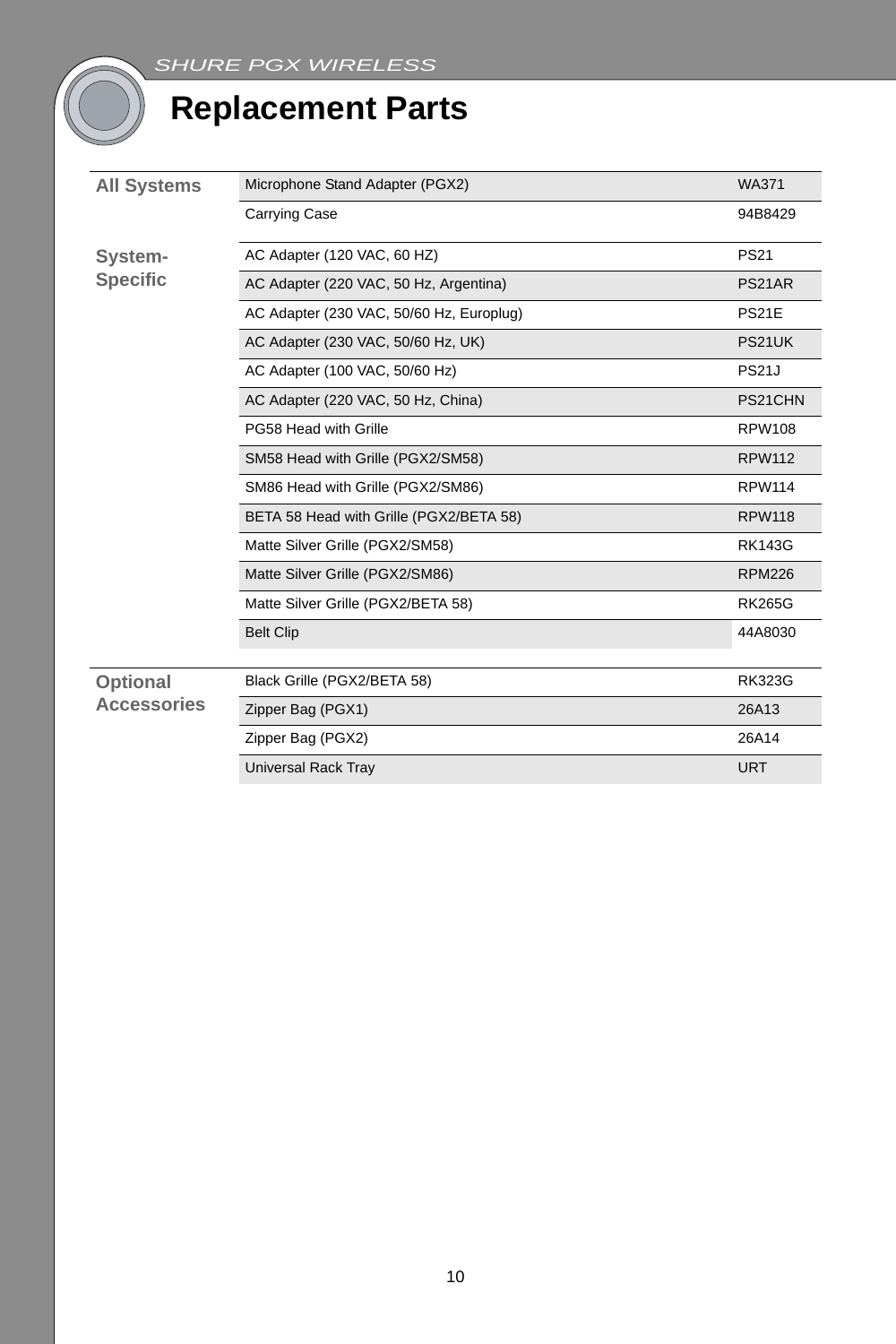### **Regulatory and Licensing Information**

**PGX1 & PGX2 Transmitters:**

Changes or modifications not expressly approved by Shure Incorporated could void your authority to operate the equipment.

Certified under FCC Parts 74 (FCC ID: "DD4SLX1" & "DD4SLX2"). Certified by IC in Canada under RSS-123 and RSS-102 ("IC: 616A-SLX1" and "IC: 616A-SLX2"). Meets the essential requirements of the European R&TTE Directive 99/5/EC (ETSI EN 300-422 Parts 1 & 2, EN 301 489 Parts 1 & 9) and is eligible to carry the CE marking.  $\zeta \in 0682$  (i)

**PGX4 Receiver:**

Authorized under the Declaration Of Conformity provision of FCC Part 15B. Certified under Industry Canada to RSS-123 ("IC: 616A-PGX4"). Meets the essential requirements of the European R&TTE Directive 99/5/EC (EN 301 489 Parts 1 & 2, EN 300 422 Parts 1 & 2) and is eligible to carry the CE marking.  $\epsilon$ 

**PS 21 Series Power Supplies:**

Conforms to Safety Standard IEC 60065. PS21E and PS21UK are eligible to bear CE marking.

PS21AR: Conforms to Safety Standard IEC 60065. Certified TÜV Rheinland, Argentina S.A., No. RA2681022.

A ministerial license may be required to operate this equipment in certain areas. Consult your national authority for possible requirements.

This radio equipment is intended for use in musical professional entertainment and similar applications.

**Les transmetteurs modèle Shure PGX1 et PGX2 :**

Tout changement ou modification n'ayant pas fait l'objet d'une autorisation expresse de Shure Incorporated peut entraîner la nullité dudroit d'utilisation de l'équipement.

Certifié sous FCC partie 74 (FCC ID : « DD4SLX1 » et « DD4SLX2 »). Certifié par IC au Canada sous RSS-123 et RSS-102 (« IC : 616A-SLX1 » et « IC: 616A-SLX2 »). Conforme aux exigences essentielles de la directive européenne R&TTE 99/5/CE (ETSI EN 300 422, partie 1 et 2, ETSI EN 301 489, partie 1 et 9) et sont autorisés à porter la marque CE.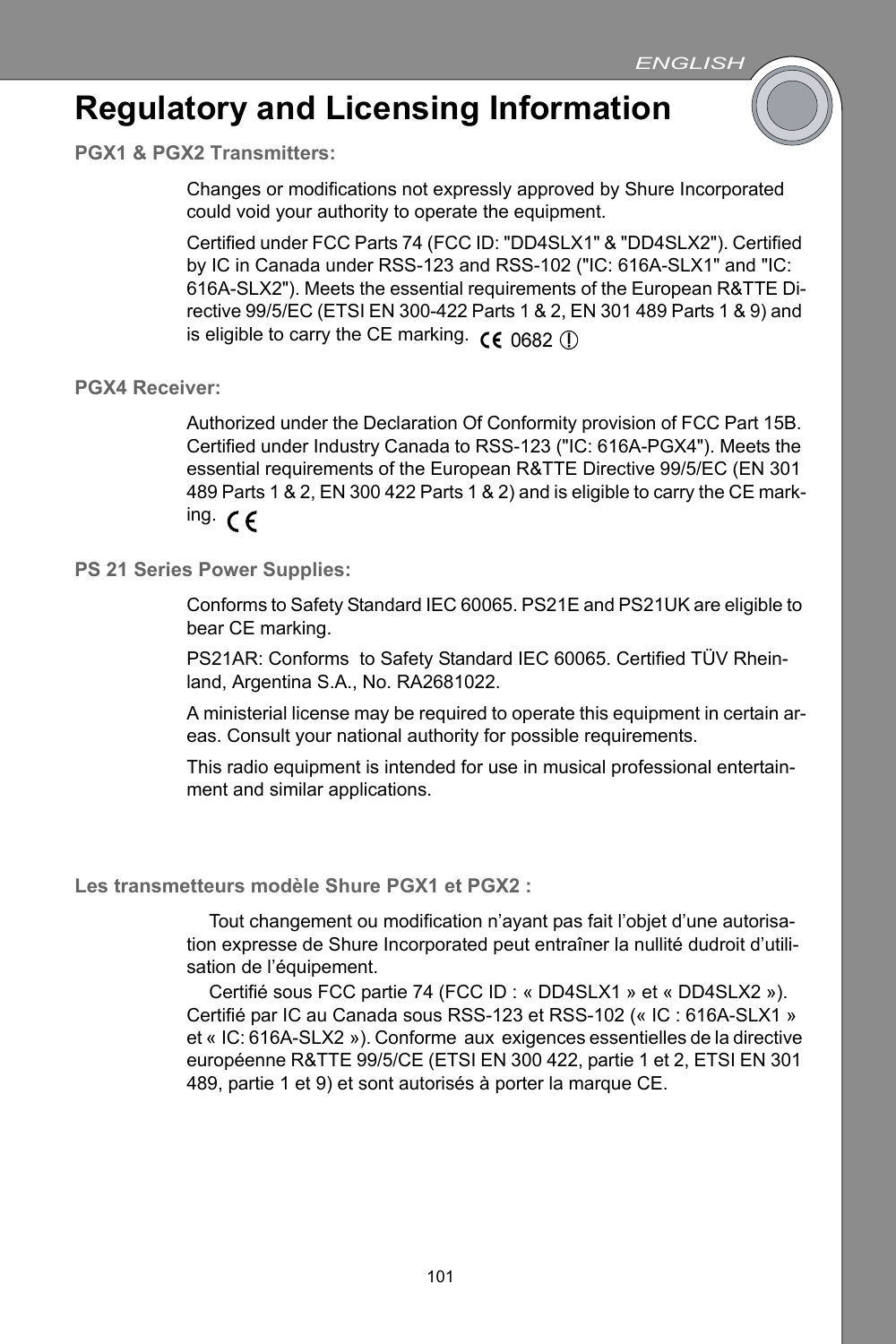### *SHURE PGX WIRELESS*

**Le recepteur modèle Shure PGX4 :**

Autorisé aux termes de la clause de Déclaration de conformité de la FCC section 15B. Certifié par IC au Canada sous RSS-123 (« IC: 616A-PGX4 »). Conforme aux exigences essentielles de la directive européenne R&TTE 99/5/CE (ETSI EN 300 422, partie 1 et 2, ETSI EN 301 489, partie 1 et 9) et sont autorisés à porter la marque CE.

**Les blocs d'alimentation PS21E et PS21UK :**

Conforme aux spécifications IEC 60065 et sont autorisés à porter la marque CE.

PS21AR: Conforme aux spécifications IEC 60065. Certifié TÜV Rheinland, Argentina S.A.

Autorisation d'utilisation : Une licence officielle d'utilisation de ce matériel peut être requise dans certains pays. Consulter les autorités compétentes pour les exigences possibles.

Ce matériel radio est prévu pour une utilisation en spectacles musicaux professionnels et applications similaires.

#### **Die Senders Modells PGX1 und PGX2:**

Nicht ausdrücklich von Shure Incorporated genehmigte Änderungen oder Modifikationen können den Entzug der Betriebsgenehmigung für das Gerät zur Folge haben.

Zugelassen unter FCC Teil 74 (FCC ID: "DD4SLX1" und "DD4SLX2"). Zugelassen durch die IC in Kanada unter RSS-123 und RSS-102 ("IC: 616A-SLX1" und "IC: 616A-SLX2"). Entsprechen den Grundanforderungen der europäischen R&TTE-Richtlinie 99/5/EC (ETSI-Normen EN 300 422, Teile 1 und 2, ETSI-Normen EN 301 489, Teile 1 und 9) und sind zum Tragen des CE-Zeichens berechtigt.

#### **Der Empfänger Modell PGX4:**

Zugelassen unter der Übereinstimmungserklärung der FCC, Teil 15B. Zugelassen durch die IC in Kanada unter RSS-123 ("IC: 616A-PGX4"). Entsprechen den Grundanforderungen der europäischen R&TTE-Richtlinie 99/ 5/EC (ETSI-Normen EN 300 422, Teile 1 und 2, ETSI-Normen EN 301 489, Teile 1 und 9) und sind zum Tragen des CE-Zeichens berechtigt.

Der netzteilen Modells PS21E und PS21UK:

Entsprechen den Grundanforderungen IEC 60065 und sind zum Tragen des CE-Zeichens berechtigt.

PS21AR: Entsprechen den Grundanforderungen IEC 60065. Zulassung TÜV Rheinland, Argentina S.A., No. RA2681022.

Zulassung: In einigen Gebieten ist für den Betrieb dieses Geräts u.U. eine behördliche Zulassung erforderlich. Wenden Sie sich bitte an die zuständige Behörde, um Informationen über etwaige Anforderungen zu erhalten.

Diese Funkausrüstung ist zum Gebrauch bei professionellen Musikveranstaltungen und ähnlichen Anwendungen vorgesehen.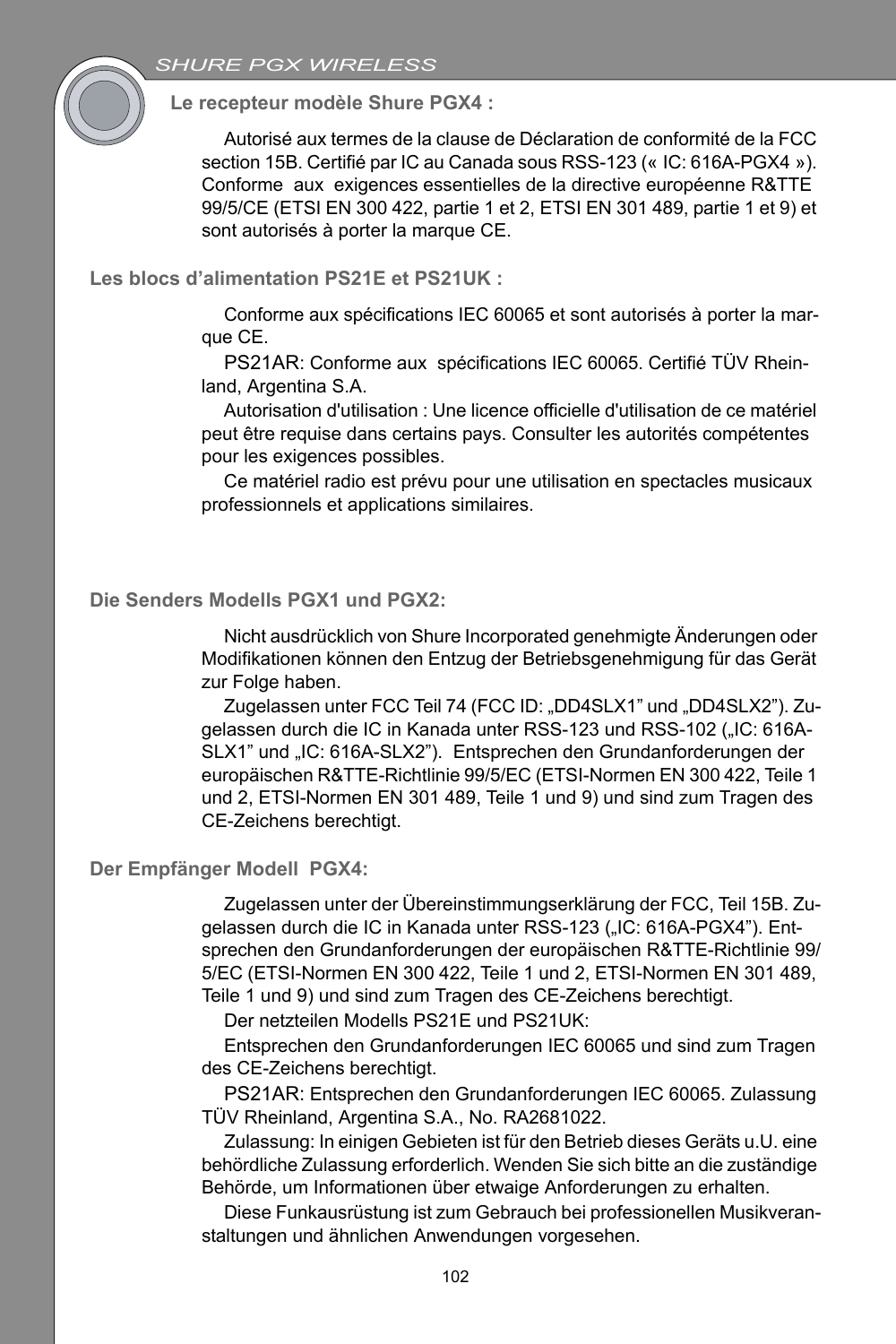**Los transmisores modelos PGX1 y PGX2:**

Las modificaciones o los cambios efectuados sin la aprobación expresa de Shure Incorporated podrían anular la autorización concedida para usar el equipo.

Certificado por especimen bajo las normas de la FCC (Comisión Federal de Comunicaciones de los EE.UU.) (FCC ID: "DD4SLX1" y "DD4SLX2"). Certificados en Canadá por la IC bajo la norma RSS-123 y RSS-102 ("IC: 616A-SLX1" y "616A-SLX2"). Cumple con los requisitos esenciales de la directriz europea 99/5/EC de RTTE (ETSI EN 300-422, partes 1 y 2, ETSI EN 301 489, partes 1 y 9) y califican para llevar la marca CE.

**El receptor modelo PGX4:**

Autorizado según la cláusula de Declaración de homologación de la parte 15B. Certificados en Canadá por la IC bajo la norma RSS-123 ("IC: 616A-PGX4"). Cumple con los requisitos esenciales de la directriz europea 99/5/ EC de RTTE (ETSI EN 300-422, partes 1 y 2, ETSI EN 301 489, partes 1 y 9) y califican para llevar la marca CE.

**Las fuentes de alimentación modelos PS21E y PS21UK:**

Cumple la norma IEC 60065 y califican para llevar la marca CE.

**PS21AR: Cumple la norma** IEC 60065. Certificado TÜV Rheinland, Argentina S.A., No. RA2681022.

Licencia de uso: Se puede requerir una licencia ministerial para utilizar este equipo en algunas áreas. Consulte a la autoridad nacional sobre los posibles requisitos.

Este equipo de radio está destinado para uso en presentaciones musicales profesionales y situaciones similares.

**I trasmettitori Shure modellos PGX1 e PGX2:**

Eventuali modifiche di qualsiasi tipo non espressamente autorizzate dalla Shure Incorporated possono annullare il permesso di utilizzo di questo apparecchio.

Omologato secondo le norme FCC Parte 74 (FCC ID: "DD4SLX1" e "DD4SLX2"). Omologato dalla IC in Canada a norma RSS-123 e RSS-102 ("616A-SLX1" e "616A-SLX2"). Conforme ai requisiti essenziali specificati nella direttiva europea R&TTE 99/5/EC (ETSI specificati nella norma EN 300 422, Parte 1 e Parte 2, ETSI specificati nella norma EN 301 489, Parte 1 e Parte 9) e possono essere contrassegnati con il marchio CE.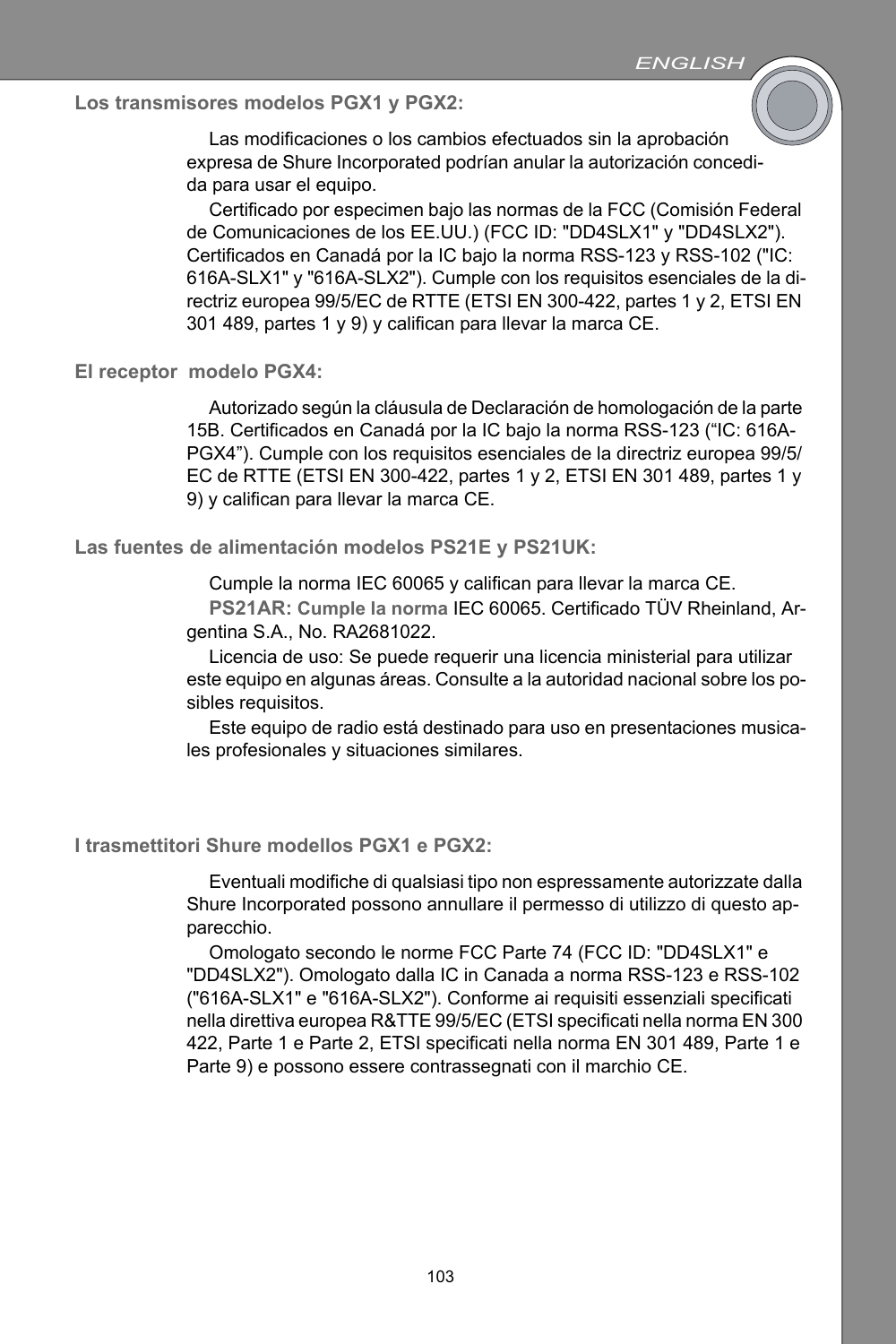### *SHURE PGX WIRELESS*



**Il ricevitore Shure modello PGX4:**

Omologato secondo la clausola di Dichiarazione di conformità delle norme FCC, Parte 15B. Omologato dalla IC in Canada a norma RSS-123 ("IC: 616A-PGX4"). Conforme ai requisiti essenziali specificati nella direttiva europea R&TTE 99/5/EC (ETSI specificati nella norma EN 300 422, Parte 1 e Parte 2, ETSI specificati nella norma EN 301 489, Parte 1 e Parte 9) e possono essere contrassegnati con il marchio CE.

### **Di alimentatori PS21E e PS21UK:**

Conforme alle norme IEC 60065 e possono essere contrassegnati con il marchio CE.

**PS21AR:** Conforme alle norme IEC 60065. Certificato TÜV Rheinland, Argentina S.A., No. RA2681022.

Concessione della licenza all'uso: per usare questo apparecchio, in certe aree può essere necessaria una licenza ministeriale. Per i possibili requisiti, rivolgersi alle autorità competenti.

Questo apparecchio radio è inteso per intrattenimento a livello professionale ed applicazioni simili.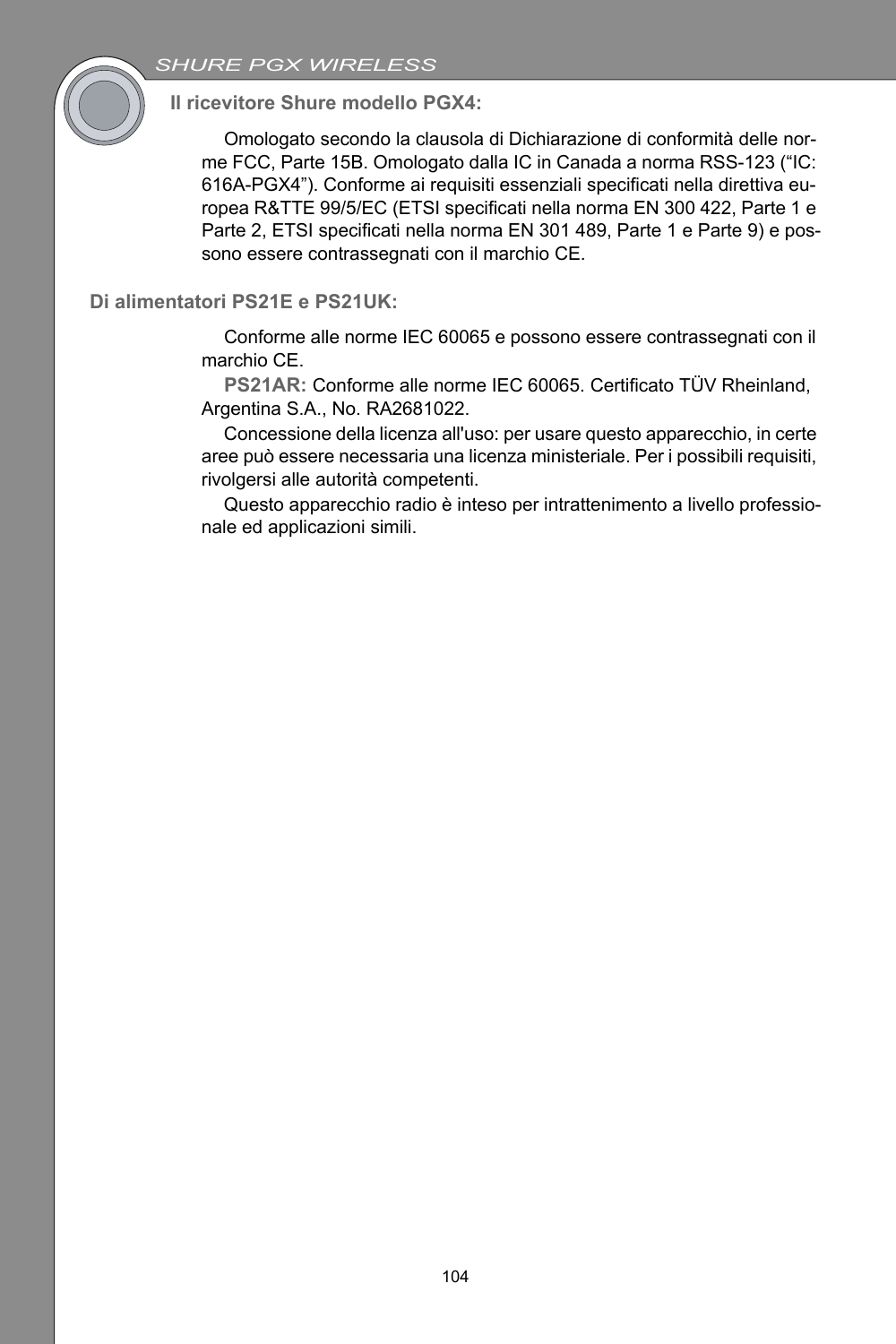| FCC DECLARATION OF CONFORMITY                                                                                                                                                            |
|------------------------------------------------------------------------------------------------------------------------------------------------------------------------------------------|
| Shure Incorporated<br>ِ<br>گ                                                                                                                                                             |
| 222 Hartrey Avenue                                                                                                                                                                       |
| Evanston, IL 60202-3696, U.S.A                                                                                                                                                           |
| (847) 866-2200                                                                                                                                                                           |
| Declare under our sole responsibility that the following product                                                                                                                         |
| Description: UHF Receiver<br>Model: PGX4                                                                                                                                                 |
|                                                                                                                                                                                          |
| Has been tested and found to comply with the limits for an unintentional radiator device, and<br>approved under the Declaration of Conformity provision of the Part 15 of the FCC rules. |
|                                                                                                                                                                                          |
| 1. This device may not cause harmful interference.<br>Operation is subject to the following two conditions:                                                                              |
| 2. This device must accept any interference received, including interference that may                                                                                                    |
| cause undesired operation.                                                                                                                                                               |
| Date $55PTEMBER$ $222C9$<br>ومبروس<br>Signed                                                                                                                                             |
| Craig Kozokar<br>Name, Title                                                                                                                                                             |
| EMC Project Engineer, Corporate Quality, Shure Incorporated                                                                                                                              |
|                                                                                                                                                                                          |
|                                                                                                                                                                                          |

105

*ENGLISH*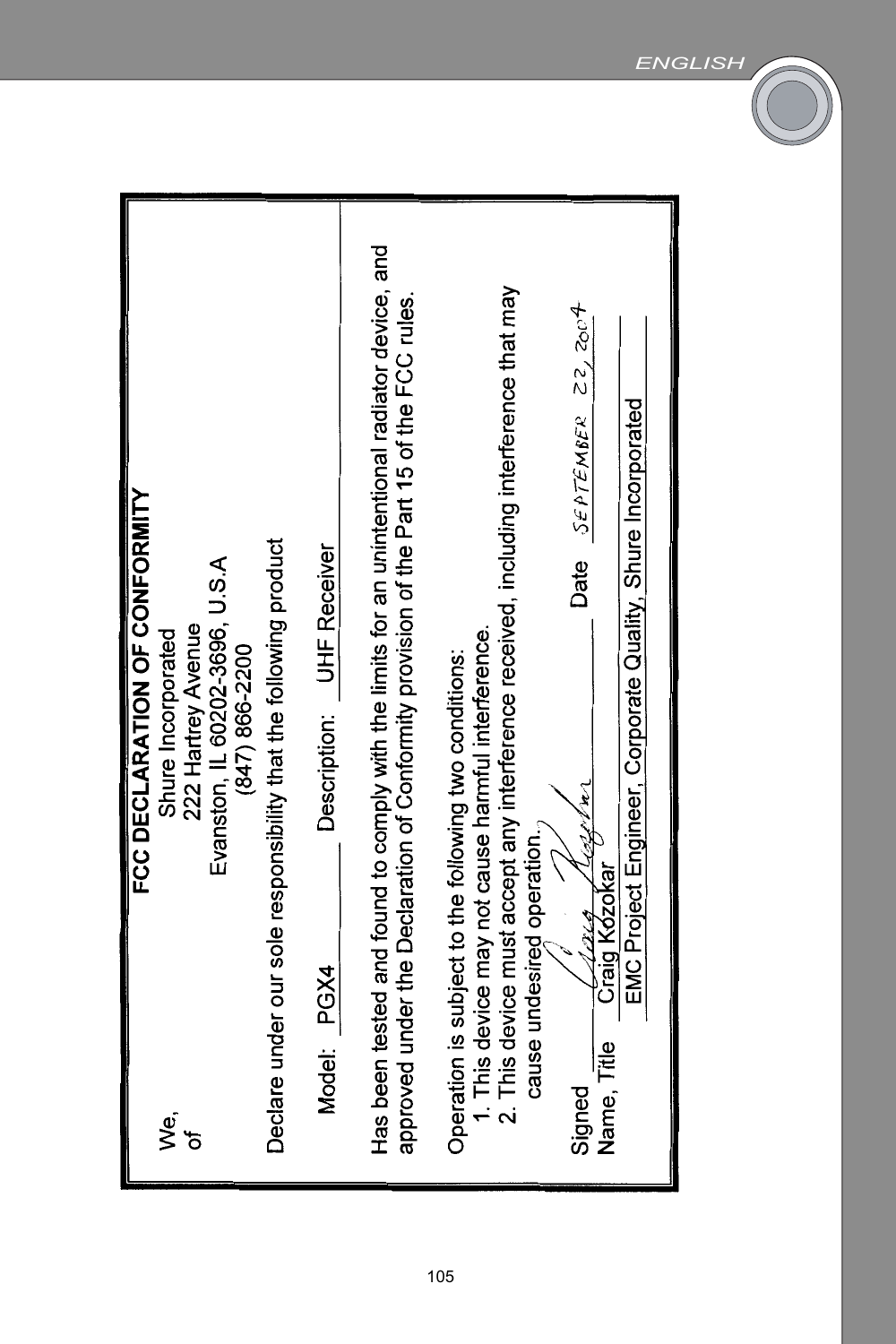| EU DECLARATION OF CONFORMITY                                                                                                                                                                                                                                                                           |                                                                                                                              |  |  |
|--------------------------------------------------------------------------------------------------------------------------------------------------------------------------------------------------------------------------------------------------------------------------------------------------------|------------------------------------------------------------------------------------------------------------------------------|--|--|
| We.<br>of                                                                                                                                                                                                                                                                                              | Shure Incorporated<br>5800 Touhy Avenue<br>Niles, Illinois, 60714-4608 U.S.A.<br>Phone: (847) 600-2000<br>Web: www.Shure.com |  |  |
|                                                                                                                                                                                                                                                                                                        | Declare under our sole responsibility that the following product                                                             |  |  |
| Model: PGX1, PGX2<br>Model: PGX4                                                                                                                                                                                                                                                                       | Description: Body Pack and Handheld UHF Transmitters<br>Description: UHF Receivers                                           |  |  |
| conforms to the essential requirements and other relevant previsions of the R&TTE Directive<br>(1999/5/EC).                                                                                                                                                                                            |                                                                                                                              |  |  |
| The products comply with the following product family, harmonized or national standards:<br>EN 301 489-1 V1.4.1 (2002-08)<br>EN 301 489-9 V1.2.1 (2002-08)<br>EN 300 422-1 V1.2.2 (2000-08)<br>EN 300 422-2 V1.1.1 (2000-08)                                                                           |                                                                                                                              |  |  |
| The technical documentation is kept at:<br>Shure Incorporated, Corporate Quality Engineering Division<br>SHURE Europe GmbH, EMEA Approval                                                                                                                                                              |                                                                                                                              |  |  |
| Manufacturer: Shure Incorporated                                                                                                                                                                                                                                                                       |                                                                                                                              |  |  |
| Date: 18 September 2008<br>Signed:<br>Name and Title: Craig Kozokar, EMC Project Engineer, Corporate Quality Engineering Division                                                                                                                                                                      |                                                                                                                              |  |  |
| European Representative: SHURE Europe GmbH                                                                                                                                                                                                                                                             |                                                                                                                              |  |  |
| Date: 18 September 2008<br>Signed:<br>Name and Title: Wolfgang Bilz, Dipl. Ing. (FH), EMEA Approval<br>SHURE Europe GmbH<br>Headquarters Europe, Middle East & Africa<br>Wannenäcker Str. 28<br>D-74078 Heilbronn, Germany<br>Phone: $+49 - (0)7131 - 7214 - 0$<br>$+49 - (0)7131 - 7214 - 14$<br>Fax: |                                                                                                                              |  |  |